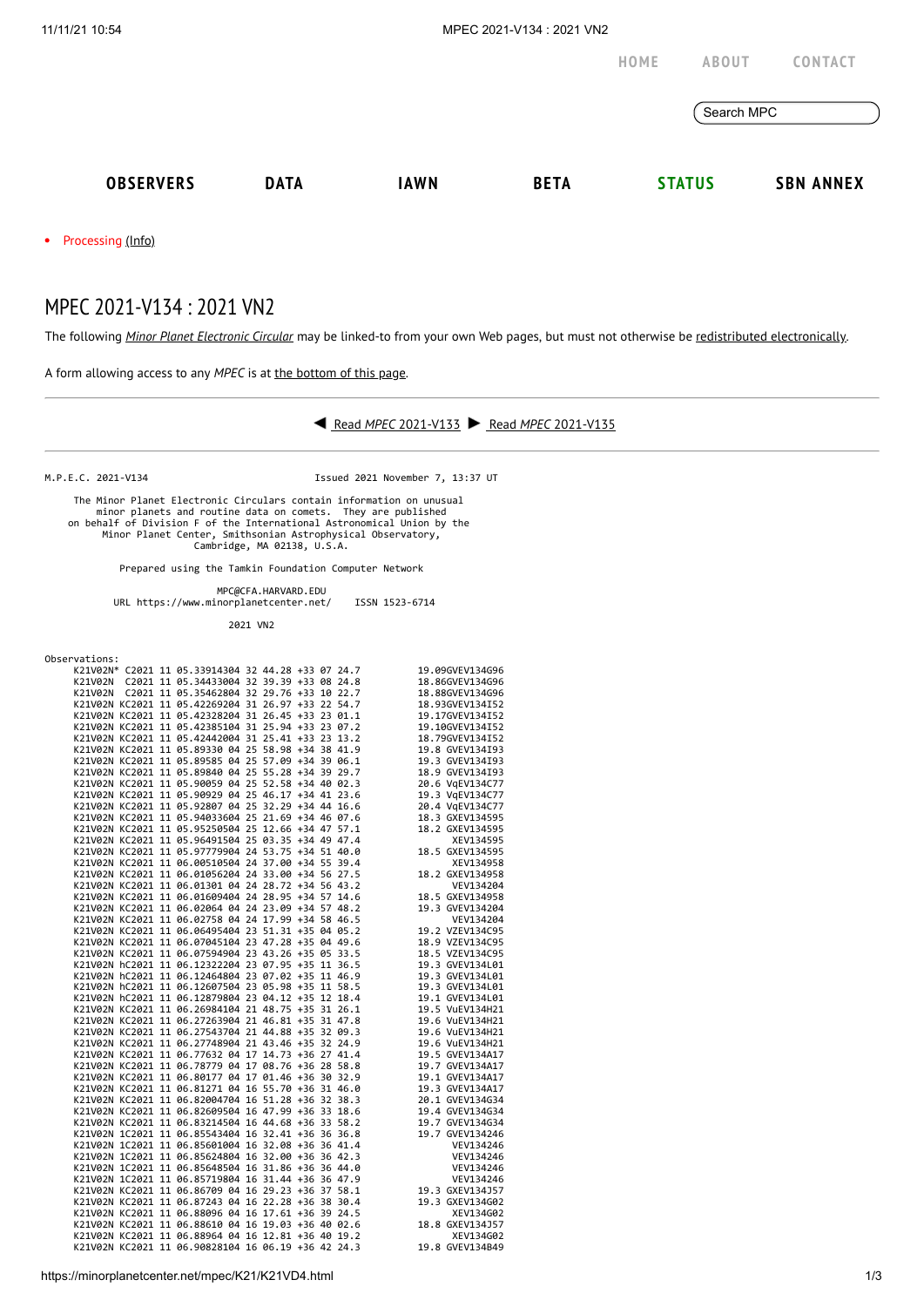## K21V02N KC2021 11 06.91209504 16 04.05 +36 42 49.6 20.3 GVEV134B49

- Observer details:<br><u>[204 Schiaparelli Observatory.](http://www.astrogeo.va.it/)</u> Observer L. Buzzi. 0.84-m f/3.5 reflector + CCD.
- [246 Klet Observatory-KLENOT.](http://www.klet.org/) Observers M. Tichy, J. Ticha, M. Honkova. Measurer M. Tichy. 1.06-m f/2.7 reflector + 2048x2048 CCD. 595 Farra d'Isonzo. Observer E. Pettarin. 0.40-m f/5.15 reflector + CCD.
- [958 Observatoire de Dax.](http://www.astrosurf.com/obsdax) Observer P. Dupouy. 0.32-m Schmidt-Cassegrain +
- CCD.<br><u>[A17 Guidestar Observatory, Weinheim.](http://www.guidestar.de/)</u> Observers M. Emmerich, S. Melchert.<br>0.36-m f/6.0 Schmidt-Cassegrain + CCD.
- [B49 Paus Observatory, Sabadell.](http://obspausb49.blogspot.com.es/) Observer J. Camarasa. 0.30-m f/4.0 reflector
- $+$  CCD.
- C77 Bernezzo Observatory. Observer A. Mantero. 0.25-m f/4.0 reflector + CCD. C95 SATINO Remote Observatory, Haute Provence. Observer J. Jahn. 0.60-m f/3.2 Newtonian reflector + CCD.
- G02 KYSUCE Observatory, Kysucke Nove Mesto. Observers M. Urbanik, S. Urbanik. Measurer M. Urbanik. 0.40-m f/4.5 Corrected Dall-Kirkham + CCD.
- G34 Oberfrauendorf. Observer T. Felber. 0.35-m f/6.3 Schmidt-Cassegrain + CCD.
- 
- 
- CCD.<br>
<u>[G96 Mt. Lemmon Survey.](http://www.lpl.arizona.edu/css/)</u> Observer D. Rankin. Measurers E. J. Christensen, G.<br>
A. Farneth, D. C. Fuls, A. R. Gibbs, A. D. Grauer, H. Groeller, R. A.<br>
Kowalski, S. M. Larson, G. J. Leonard, D. Rankin, R. L. Seaman, F.
- 
- 
- Orbital elements:

| 2021 VN2                                                                                                                                                                                      |                                                                                                  |                            |                 | Earth MOID = $0.0066$ AU |      |  |  |  |  |  |  |  |  |  |
|-----------------------------------------------------------------------------------------------------------------------------------------------------------------------------------------------|--------------------------------------------------------------------------------------------------|----------------------------|-----------------|--------------------------|------|--|--|--|--|--|--|--|--|--|
| Epoch 2021 July 5.0 TT = JDT 2459400.5                                                                                                                                                        |                                                                                                  |                            | Veres           |                          |      |  |  |  |  |  |  |  |  |  |
| M 327.39183                                                                                                                                                                                   | (2000.0)                                                                                         |                            |                 |                          |      |  |  |  |  |  |  |  |  |  |
| 0.39274998 Peri.<br>n                                                                                                                                                                         | 0 (2000.0) P<br>Peri. 308.00434 +0.97663088 +0.18476914<br>Node 41.67540 -0.10520439 +0.85640866 |                            |                 |                          |      |  |  |  |  |  |  |  |  |  |
| 1.8466812<br>a                                                                                                                                                                                |                                                                                                  |                            |                 |                          |      |  |  |  |  |  |  |  |  |  |
| e 0.5267944                                                                                                                                                                                   | Incl. 9.50368 -0.18741440 +0.48210432                                                            |                            |                 |                          |      |  |  |  |  |  |  |  |  |  |
| 2.51<br>P                                                                                                                                                                                     | 25.31<br>H                                                                                       | $G \t 0.15$                | $U$ 7           |                          |      |  |  |  |  |  |  |  |  |  |
| Residuals in seconds of arc                                                                                                                                                                   |                                                                                                  |                            |                 |                          |      |  |  |  |  |  |  |  |  |  |
| 211105 G96 0.2+ 0.2-                                                                                                                                                                          |                                                                                                  | 211106 958 0.2+ 0.3+       | 211106 A17 0.3- | 0.0                      |      |  |  |  |  |  |  |  |  |  |
| 211105 G96 0.1-<br>$0.1+$                                                                                                                                                                     | 211106 204                                                                                       | $0.1+$<br>$0.1 -$          | 211106 A17 0.1- | $0.1 -$                  |      |  |  |  |  |  |  |  |  |  |
| 211105 G96 0.1-                                                                                                                                                                               | 0.0<br>211106 958                                                                                | $0.8 +$<br>$0.4 -$         | 211106 G34 0.7+ | $0.2 -$                  |      |  |  |  |  |  |  |  |  |  |
| 211105 152 0.1-                                                                                                                                                                               |                                                                                                  | $0.3+$                     | 211106 G34 0.2+ | $0.1+$                   |      |  |  |  |  |  |  |  |  |  |
| 211105 152 0.0                                                                                                                                                                                | $0.0$ 211106 204 0.1-<br>0.1+ 211106 204 0.1+                                                    | 0.3+<br>0.0                | 211106 G34 0.4- | $0.2 -$                  |      |  |  |  |  |  |  |  |  |  |
| 211105 152 0.1+ 0.1+ 211106 C95                                                                                                                                                               |                                                                                                  | $0.3+$<br>$0.3+$           | 211106 246      | 0.0<br>$0.2 +$           |      |  |  |  |  |  |  |  |  |  |
| 211105 152<br>$0.1 -$                                                                                                                                                                         | 211106 C95<br>0.0                                                                                | $0.1 -$<br>$0.1 -$         | 211106 246      | 0.0<br>$0.8 +$           |      |  |  |  |  |  |  |  |  |  |
| 211105 193<br>0.0                                                                                                                                                                             |                                                                                                  | $0.8 -$                    | 211106 246 0.6+ | $0.2+$                   |      |  |  |  |  |  |  |  |  |  |
| 211105 193 0.4-                                                                                                                                                                               | 0.1+ 211106 C95 0.4-<br>0.2+ 211106 L01 0.6-                                                     | $0.2 +$                    | 211106 246 0.5+ | $0.3+$                   |      |  |  |  |  |  |  |  |  |  |
| 211105 193                                                                                                                                                                                    | $0.1+ 0.2- 211106 \text{ L}01$                                                                   | $0.3 -$<br>$0.2+$          | 211106 246      | $0.1+$<br>$0.4 -$        |      |  |  |  |  |  |  |  |  |  |
| 211105 C77<br>$0.1 -$<br>$0.3+$                                                                                                                                                               | 211106 L01                                                                                       | $0.4 -$<br>$0.3+$          | 211106 J57      | $0.3 -$<br>$0.8 +$       |      |  |  |  |  |  |  |  |  |  |
|                                                                                                                                                                                               |                                                                                                  | 0.0<br>$0.7 -$             | 211106 G02      | $1.4 -$<br>$0.3+$        |      |  |  |  |  |  |  |  |  |  |
| 211105 C77 0.1+ 0.4+ 211106 L01<br>211105 C77 0.4+ 0.2+ 211106 H21                                                                                                                            |                                                                                                  | $0.2 + 0.3$                | 211106 G02 0.6- | 0.0                      |      |  |  |  |  |  |  |  |  |  |
| 211105 595<br>$0.1 +$                                                                                                                                                                         | 0.2- 211106 H21                                                                                  | $0.2 + 0.2 -$              | 211106 J57 0.7+ | $0.5+$                   |      |  |  |  |  |  |  |  |  |  |
|                                                                                                                                                                                               |                                                                                                  |                            |                 |                          |      |  |  |  |  |  |  |  |  |  |
|                                                                                                                                                                                               |                                                                                                  |                            |                 |                          |      |  |  |  |  |  |  |  |  |  |
| $211105 595 0.7+ 0.1+ 211106 H21 0.3+ 0.1- 211106 G02 0.2- 0.4- 211105 595 0.0 0.2+ 211106 H21 0.3+ 0.3- 211106 B49 0.9+ 0.5- 211105 595 0.1+ 0.4- 211106 A17 0.5- 0.2+ 211106 B49 0.4+ 0.4+$ |                                                                                                  | $0.2 +$                    |                 |                          |      |  |  |  |  |  |  |  |  |  |
| 211106 958<br>$0.1 -$                                                                                                                                                                         | $0.6 - 211106$ A17                                                                               | $0.6 -$<br>0.0             |                 |                          |      |  |  |  |  |  |  |  |  |  |
|                                                                                                                                                                                               |                                                                                                  |                            |                 |                          |      |  |  |  |  |  |  |  |  |  |
| Ephemeris:                                                                                                                                                                                    |                                                                                                  |                            |                 |                          |      |  |  |  |  |  |  |  |  |  |
| 2021 VN2                                                                                                                                                                                      |                                                                                                  | $a, e, i = 1.85, 0.53, 10$ |                 | $q = 0.8739$             |      |  |  |  |  |  |  |  |  |  |
| Date TT                                                                                                                                                                                       | R. A. (2000) Decl. Delta r                                                                       |                            | Elong.          | Phase<br>v               |      |  |  |  |  |  |  |  |  |  |
| 2021 10 08                                                                                                                                                                                    | 14 59 32.1 -45 21 54 0.1815 0.8883                                                               |                            | 48.1            | 123.2                    | 26.4 |  |  |  |  |  |  |  |  |  |
| .                                                                                                                                                                                             |                                                                                                  |                            |                 |                          |      |  |  |  |  |  |  |  |  |  |
| 2021 10 23                                                                                                                                                                                    | 14 39 36.8 -50 09 26                                                                             | 0.06874 0.9435             | 40.2            | 137.1                    | 25.9 |  |  |  |  |  |  |  |  |  |
| .                                                                                                                                                                                             |                                                                                                  |                            |                 |                          |      |  |  |  |  |  |  |  |  |  |
| 2021 10 31                                                                                                                                                                                    | 10 16 04.4 -52 15 21                                                                             | 0.01366 0.9864             | 61.4            | 117.9                    | 20.6 |  |  |  |  |  |  |  |  |  |
| $\cdots$                                                                                                                                                                                      |                                                                                                  |                            |                 |                          |      |  |  |  |  |  |  |  |  |  |
| 2021 11 06                                                                                                                                                                                    | 04 24 36.0 +34 55 32 0.03639 1.0232                                                              |                            | 150.5           | 28.5                     | 19.4 |  |  |  |  |  |  |  |  |  |
| 2021 11 07                                                                                                                                                                                    | 04 15 11.8 +36 52 04  0.04352 1.0297                                                             |                            | 151.7           | 27.1                     | 19.8 |  |  |  |  |  |  |  |  |  |
| 2021 11 08                                                                                                                                                                                    | 04 08 05.7 +38 13 07 0.05074 1.0362                                                              |                            | 152.6           | 26.1                     | 20.1 |  |  |  |  |  |  |  |  |  |
|                                                                                                                                                                                               |                                                                                                  |                            |                 |                          |      |  |  |  |  |  |  |  |  |  |
| .<br>2021 11 14                                                                                                                                                                               | 03 46 27.8 +41 34 09                                                                             | 0.09517 1.0769             | 155.7           | 22.2                     | 21.4 |  |  |  |  |  |  |  |  |  |
|                                                                                                                                                                                               |                                                                                                  |                            |                 |                          |      |  |  |  |  |  |  |  |  |  |
| $\cdots$<br>2021 11 22                                                                                                                                                                        | 03 35 53.5 +42 22 29                                                                             | 0.1571<br>1.1345           | 157.5           | 19.5                     | 22.5 |  |  |  |  |  |  |  |  |  |
|                                                                                                                                                                                               |                                                                                                  |                            |                 |                          |      |  |  |  |  |  |  |  |  |  |

2021 12 07 03 31 25.8 +41 27 03 0.2852 1.2486 154.4 19.9 24.1

M. P. C. Staff (C) Copyright 2021 MPC M.P.E.C. 2021-V134

Read *MPEC* [2021-V133](https://minorplanetcenter.net/mpec/K21/K21VD3.html) Read *MPEC* [2021-V135](https://minorplanetcenter.net/mpec/K21/K21VD5.html)

Display *MPEC* number: Clear

Enter an *[MPEC](https://minorplanetcenter.net/iau/services/MPEC.html)* number in one of the following forms:

1997-B01 (the full form)

 $.021$  12 07

- J97B01 (the packed version of the full form)
- B01 (the abbreviated form)